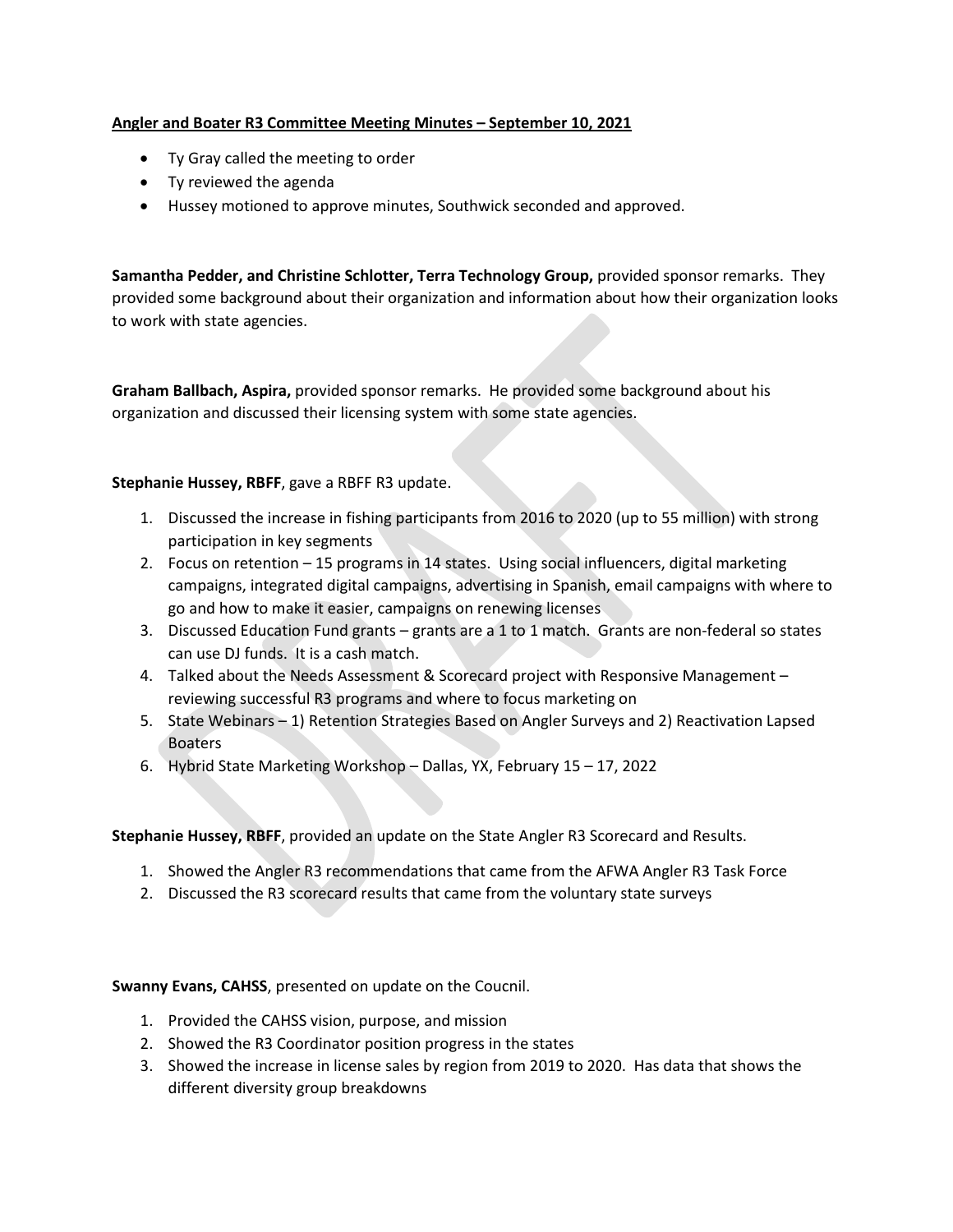- 4. Updated where CAHSS is headed continue working on what they've done in the past (e.g. workshops, R3 Clearinghouse) but increased emphasis on new partners, marketing, diversity, training, research and data, and shooting sports
- 5. R3 Community discussed the Clearinghouse, R3 Topic Guides
- 6. National R3 Symposium rescheduled for May 2022

**Edward Herndon Virginia Game and Inland Fisheries,** presented on the NEAFWA multistate grant for retention marketing and photo library.

- 1. Wanted to use photo assets for marketing campaings more diversity, more familiar landscapes to the northeast
- 2. 400 500 photos on the R3 Clearinghouse
- 3. Firm they worked created a marketing retention strategy for digital marketing

**Rob Southwick, Southwick Associates**, presented on January – June 2021 license sales trends.

- 1. License dashboards active and intended to give us data on participation
- 2. Data available for first half of 2021
- 3. Shared data on what the data helped states learn
- 4. Future of dashboards using API technology to send data, not a manual upload. Can work with license vendors to get the data to the dashboard rather than relying on state IT departments
- 5. Action Item need six states for the API pilot program. Contact Lisa Parks at [Lisa@SouthwickAssociates.com](mailto:Lisa@SouthwickAssociates.com) if interested.

**Ryan Roberts, AFWA,** provided an update on the National Fish Habitat Plan.

- 1. NFHP created new pamphlets showing the initiatives they are working on.
- 2. Bass Pro Shops US Open update agreement in place for funding NFHP, events are coming up throughout the country

## **Patrick Berry, Fly Fishers International**, presented on the FFI Learning Center.

- 1. Comprehensive online fly fishing education resource
- 2. Key recruitment and retention tool
- 3. Mission preserve legacy of fly fishing for all fish, all waters
- 4. Expanding leadership diversity
- 5. Focus areas since inception conservation, education, and community
- 6. Education casting instructor certification, fly tying group, learning center, online programs, inperson learning.
- 7. New Learning Center portal